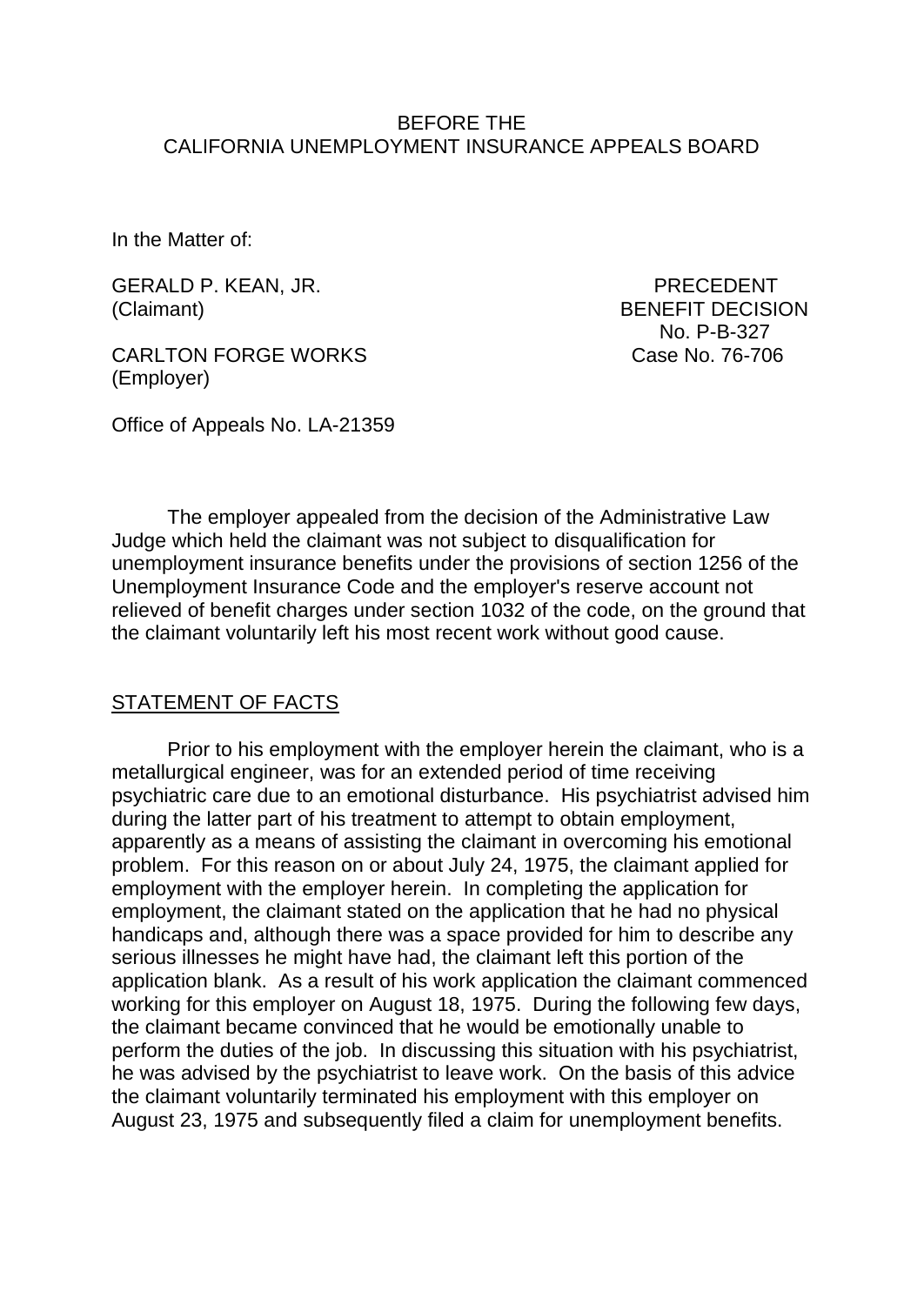It is the contention of the employer that benefits should be denied this claimant and the employer's reserve account should not be chargeable because the employment the claimant obtained with this employer resulted from "false representations to us."

#### REASONS FOR DECISION

Section 1256 of the Unemployment Insurance Code provides for the disqualification of a claimant and sections 1030 and 1032 of the code provide that an employer's reserve account may be relieved of benefit charges if it is found that the claimant voluntarily left his most recent work without good cause or was discharged for misconduct connected with his most recent work.

There is no contention in this matter that the claimant was discharged by the employer. The evidence is clear that the termination of the claimant's employment resulted from the claimant's action of leaving work. Thus, the claimant voluntarily left his work (Appeals Board Decision No. P-B-37). It is necessary, therefore, to decide if the claimant had good cause for so doing.

We have held that if the facts show a real, substantial and compelling reason of such nature as would cause a reasonable person genuinely desirous of retaining employment to take similar action, then good cause for voluntarily leaving work has been established (Appeals Board Decision No. P-B-27).

In applying this principle, if a claimant's health (physical or mental) is adversely affected by the duties of his job and he leaves work for this reason, he established good cause for leaving work.

The duties of the .job that this claimant had with this employer adversely affected his mental or emotional health to the extent that his psychiatrist advised him to leave work. Therefore, this claimant had good cause for leaving work unless it is concluded that his failure, at the outset of his employment, to inform his employer of his emotional condition negated this good cause.

We must point out again that we are not concerned here with whether the claimant was discharged for misconduct connected with his most recent work, but rather, we are concerned with whether this claimant had good cause for voluntarily leaving work. As pointed out above, the work adversely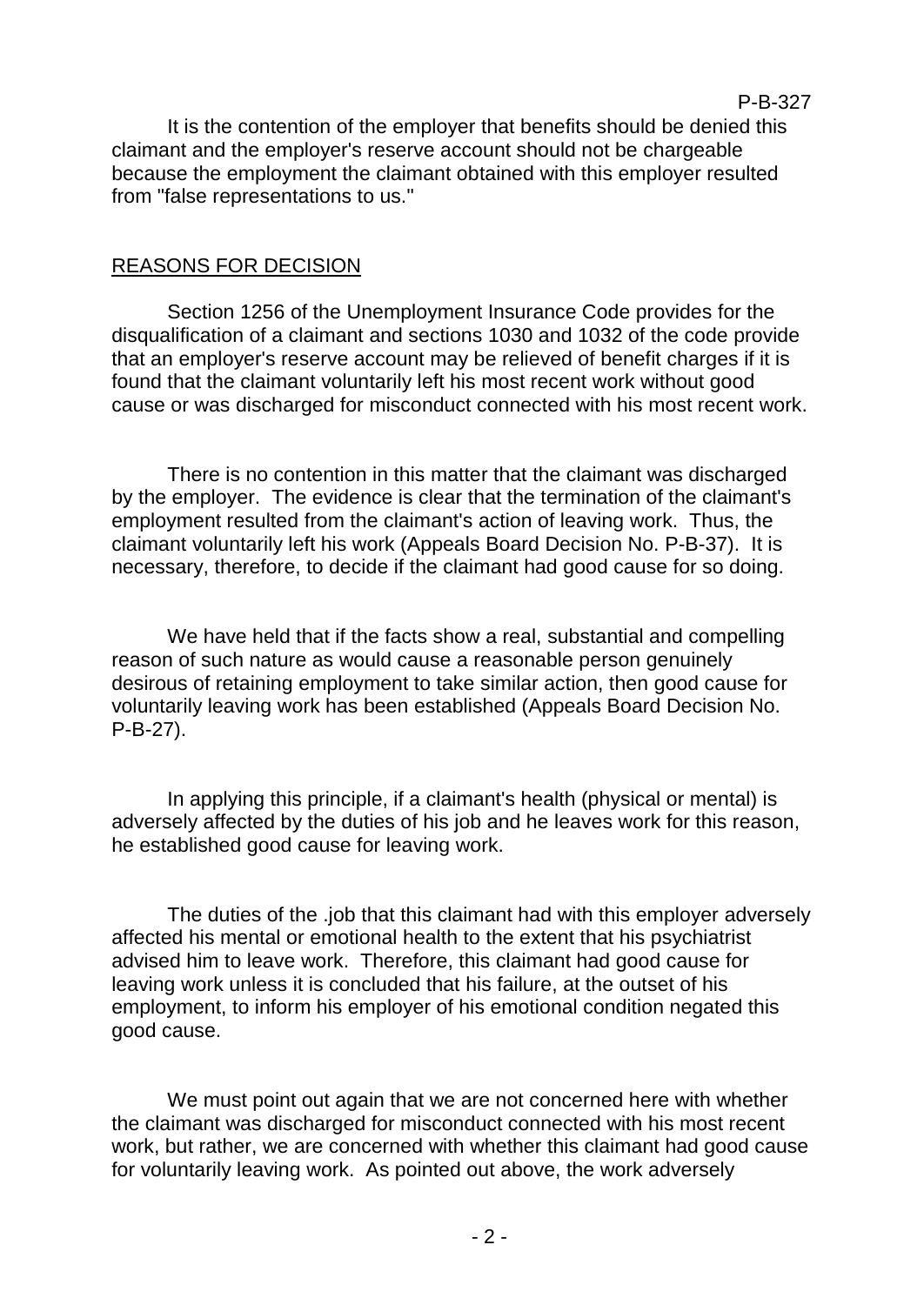affected the claimant's emotional condition and he was advised by his psychiatrist to leave the work. Thus, the claimant has established good cause for leaving work.

In Appeals Board Decision No. P-B-78, the claimant failed to inform his employer on his work application that he had suffered an injury to his back, and after working on the job he found that he could not perform the duties of the job because of his back condition. There we held that the claimant's failure to inform the employer of his back injury prior to his employment negated any good cause the claimant may have had for leaving work. We reject this philosophy and conclude that in applying the voluntary quit provisions of sections 1256 and 1030 of the code we must consider the situation which caused the claimant to leave his work. Thus, we overrule Appeals Board Decision No. P-B-78.

In response to the employer's contention that the claimant's employment resulted from his misrepresentation, we find that the claimant made no misrepresentation. He merely failed to inform the employer of his emotional condition.

## **DECISION**

The decision of the Administrative Law Judge is affirmed. The claimant is not subject to disqualification under section 1256 of the code. The employer's reserve account is not relieved of charges under section 1032 of the code.

Sacramento, California, May 18, 1976.

# CALIFORNIA UNEMPLOYMENT INSURANCE APPEALS BOARD

DON BLEWETT, Chairperson

MARILYN H. GRACE

# RICHARD H. MARRIOTT

DISSENTING - Written Opinion Attached

CARL A. BRITSCHGI

# HARRY K. GRAFE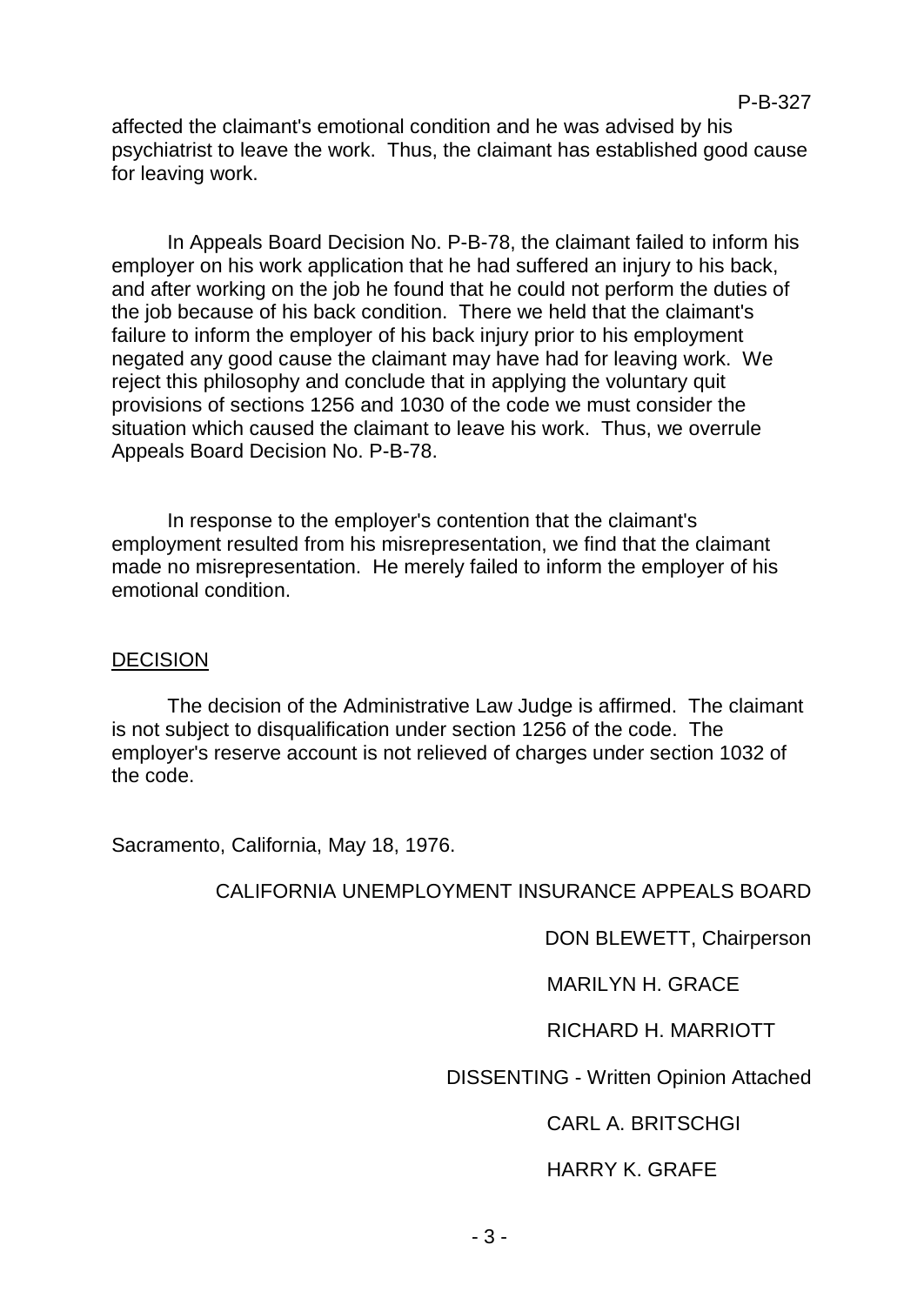## DISSENTING OPINION

We dissent.

In this case our colleagues reach the result that an employee, who intentionally and materially misrepresents to his prospective employer his physical condition, and thereafter leaves the work by reason of the physical condition which he misrepresented, is nonetheless qualified for unemployment insurance benefits within the meaning of section 1256 of the code. In reaching such result, the majority overrules Appeals Board Decision No. P-B-78 and creates an anomaly in the law of civil fraud wherein the guilty party is rewarded and the innocent party is penalized.

Prefatorily, it must be said that the majority have failed to disclose in their Statement of Facts several relevant, material and pertinent facts which are unrefuted in the record and which are indispensable to a thorough review of this case. First, the majority fail to set forth the fact that the claimant had been certified by his physician as being disabled and unable to work beginning March 25, 1975, and had been drawing state disability insurance benefits since that date.

Second, at the time the claimant applied for a position with the employer, on or about July 24, 1975, the claimant was still being certified by his physician as being disabled and unable to work and was still drawing disability insurance benefits. Third, on the employment application that the claimant filled out for the employer on July 24, 1975, the claimant expressly denied that he had any physical handicaps and left blank the space where he was required to list "Serious Illness and Dates." Fourth, in conjunction with the employment application, the claimant furnished the employer with a resume of the claimant's background and experience, which contained the assertion: "Physical condition: Excellent." (Underscoring added)

Fifth, even after applying for employment with the employer, the claimant continued to be certified by his physician as being disabled and unable to work and continued to draw disability insurance benefits through Sunday, August 17, 1975, the day before the claimant commenced working for the employer. Sixth, immediately after he terminated his job with the employer on August 22, 1975, the claimant again was certified by his physician as being disabled and unable to work and the claimant again drew disability insurance benefits until such benefits were exhausted on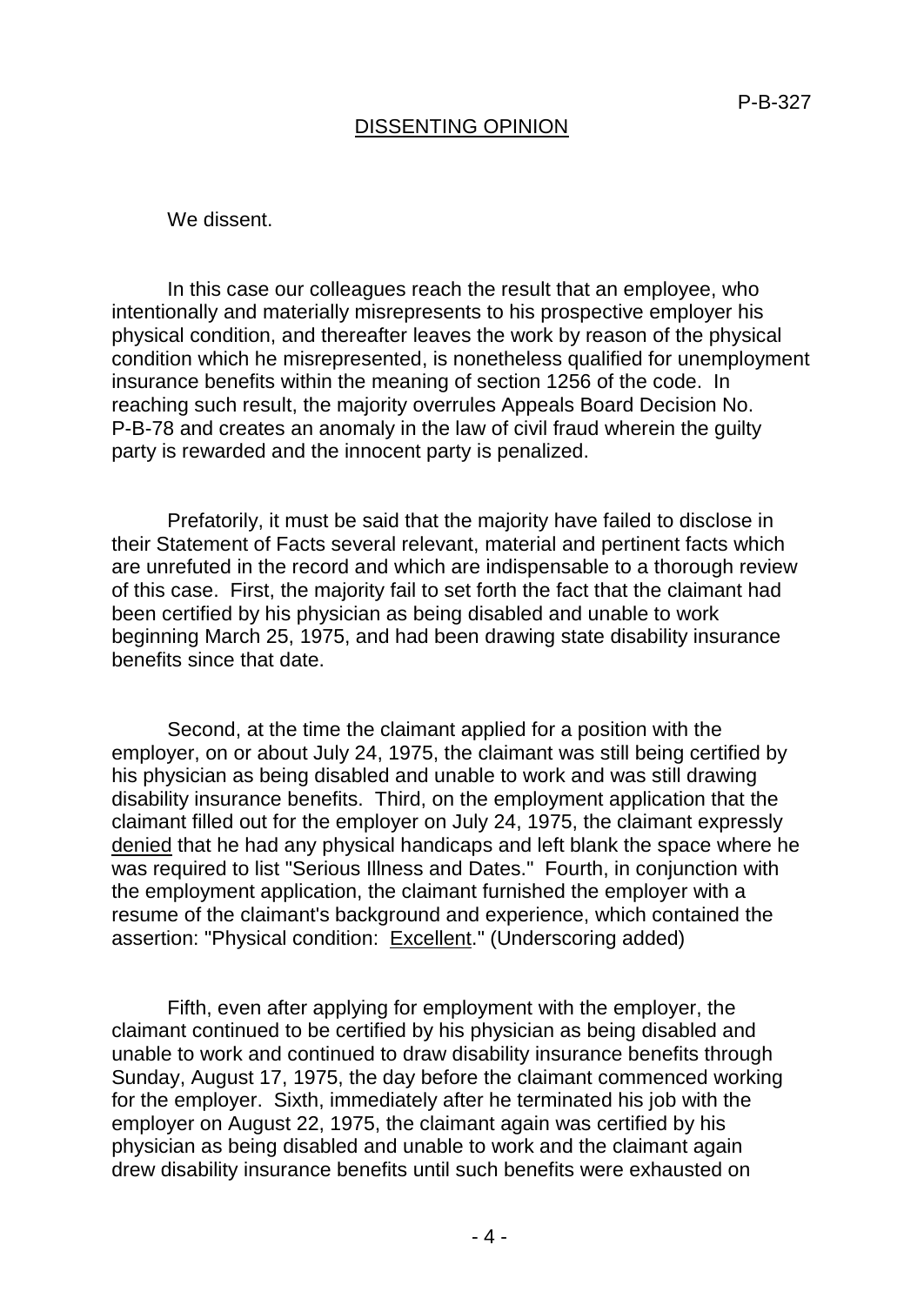September 27, 1975. Seventh, on September 29, 1975, the claimant's physician declared the claimant was again able to work and the claimant filed his claim for unemployment insurance benefits.

We submit that all of the above facts (which are not disputed in the record) are essential for a proper analysis and disposition of this case. We believe that when the applicable California law is properly applied to these facts, the result must necessarily be a solidification of the rule established in Appeals Board Decision No. P-B-78: that the claimant is disqualified for unemployment insurance benefits under section 1256 of the code.

In Appeals Board Decision No. P-B-78, the then majority of this Board stated as follows:

". . . In our opinion, a prospective employee has a duty to make a full disclosure of any facts which may affect his ability to work. If he fails to do so, he is guilty of fraud and should not be permitted to benefit from his wrongful act. . . . "

The majority decision in Appeals Board Decision No. P-B-78 then went on to explain that the "fraud" being alluded to was civil fraud of the nature that has been established in the Law of Contracts in this state, and cited Witkin's Summary of California Law (7th ed.) as its authority. In the six years since Appeals Board Decision No. P-B-78 was adopted, an 8th edition of Witkin's cyclopedic work has been issued, but the rationale remains accurately the same. Moreover, "fraud" in the contractual sense may also give rise to an action in tort for fraud and deceit (Witkin, Vol. 4, § 446, p. 2711). We believe that a thorough exploration of California civil law principles concerning "fraud" is necessary in light of the facts of this case.

"Fraud" in California civil law is either actual or constructive (Civil Code §1571). It may render a contract void, or may be ground for rescision or reformation (Civil Code sections 1566, 1689, 3399; Seeger v. O'Dell (1941), 18 Cal. 2d 409; Restatement of Contracts, §491). It also gives rise to the remedy of an action for damages for deceit (DeCampos v. State Compensation Insurance Fund (1954), 122 Cal. App. 2d 519).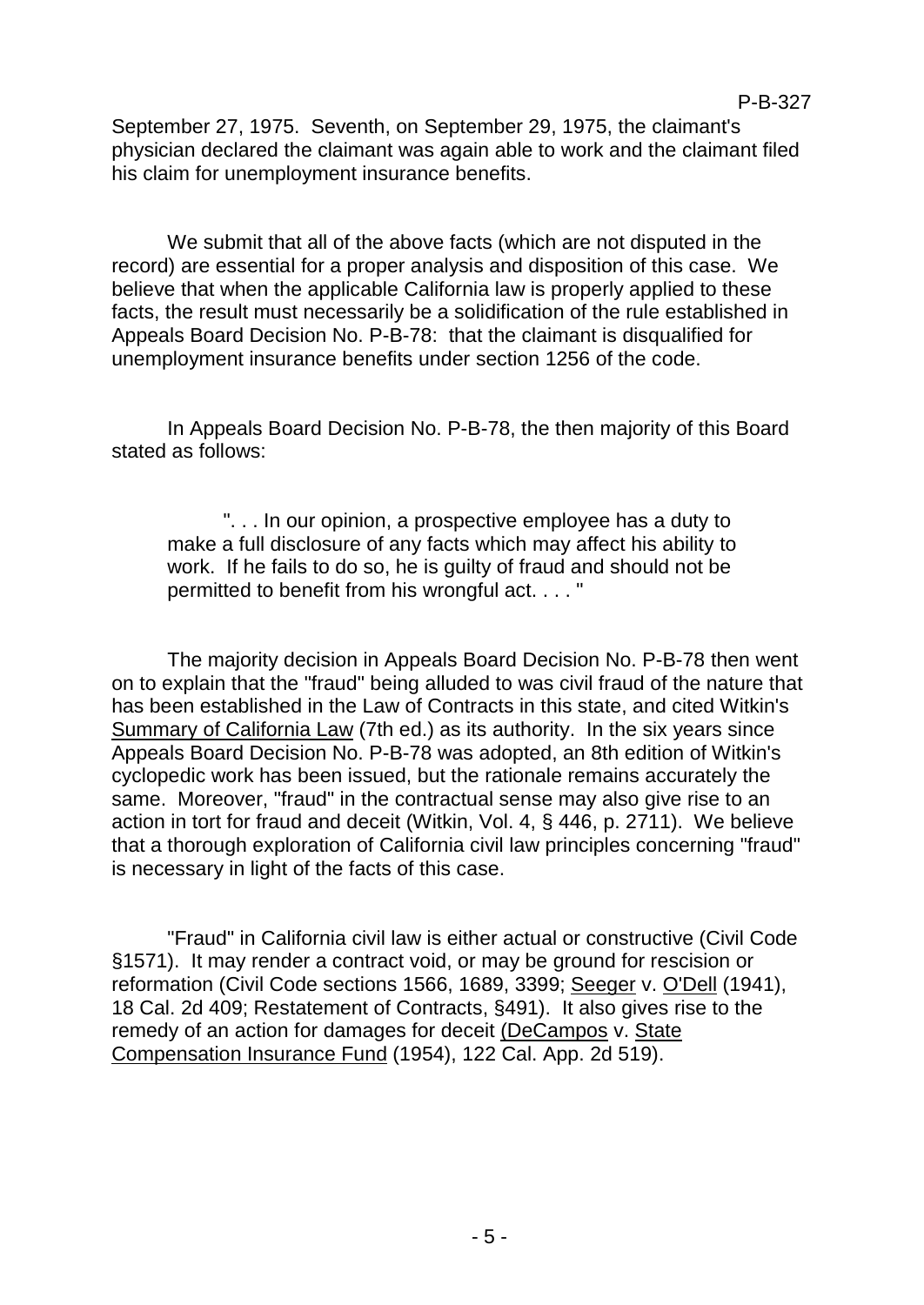"The elements of actual fraud, whether as the basis of the remedy in contract or tort, may be stated as follows: There must be (1) a false representation or concealment of a material fact (or, in some cases, an opinion) susceptible of knowledge, (2) made with knowledge of its falsity or without sufficient knowledge on the subject to warrant a representation, (3) with the intent to induce the person to whom it is made to act upon it; and such person must (4) act in reliance upon the representation (5) to his damage." (Witkin, Vol. 1, §315, p. 265; see also Harding v. Robinson (1917), 175 C. 534; Wolfe v. Severns (1930), 109 C.A. 476)

Civil Code section 1572 sets forth five types of false representation or concealment, any one of which when committed by a person to induce another to enter into a contract, or with intent to deceive another party to a contract, constitutes actual fraud: 1. Intentional misrepresentation: "The suggestion, as a fact, of that which is not true, by one who does not believe it to be true" (coming under this heading is an insured's false representation of good health, see 26 A.L.R. 3d 1061). 2. Negligent misrepresentation: "The positive assertion, in a manner not warranted by the information of the person making it, of that which is not true, though he believes it to be true." 3. Concealment: "The suppression of that which is true, by one having knowledge or belief of the fact." 4. False promise: "A promise made without any intention of performing it." 5. "Any other act fitted to deceive." The purpose of this catch-all statement is suggested in Wells v. Zenz (1927), 83 C.A. 137:

"Fraud is a generic term which embraces all the multifarious means which human ingenuity can devise and are resorted to by one individual to get an advantage over another. No definite and invariable rule can be laid down as a general proposition defining fraud, and it includes all surprise, trick, cunning, dissembling, and unfair way by which another is deceived. The statutes of California expressly provide that . . . any other act fitted to deceive is actual fraud." (See Witkin, Vol. 1, §316, pp. 265-266)

Civil Code section 1575 defines "constructive fraud" as**:**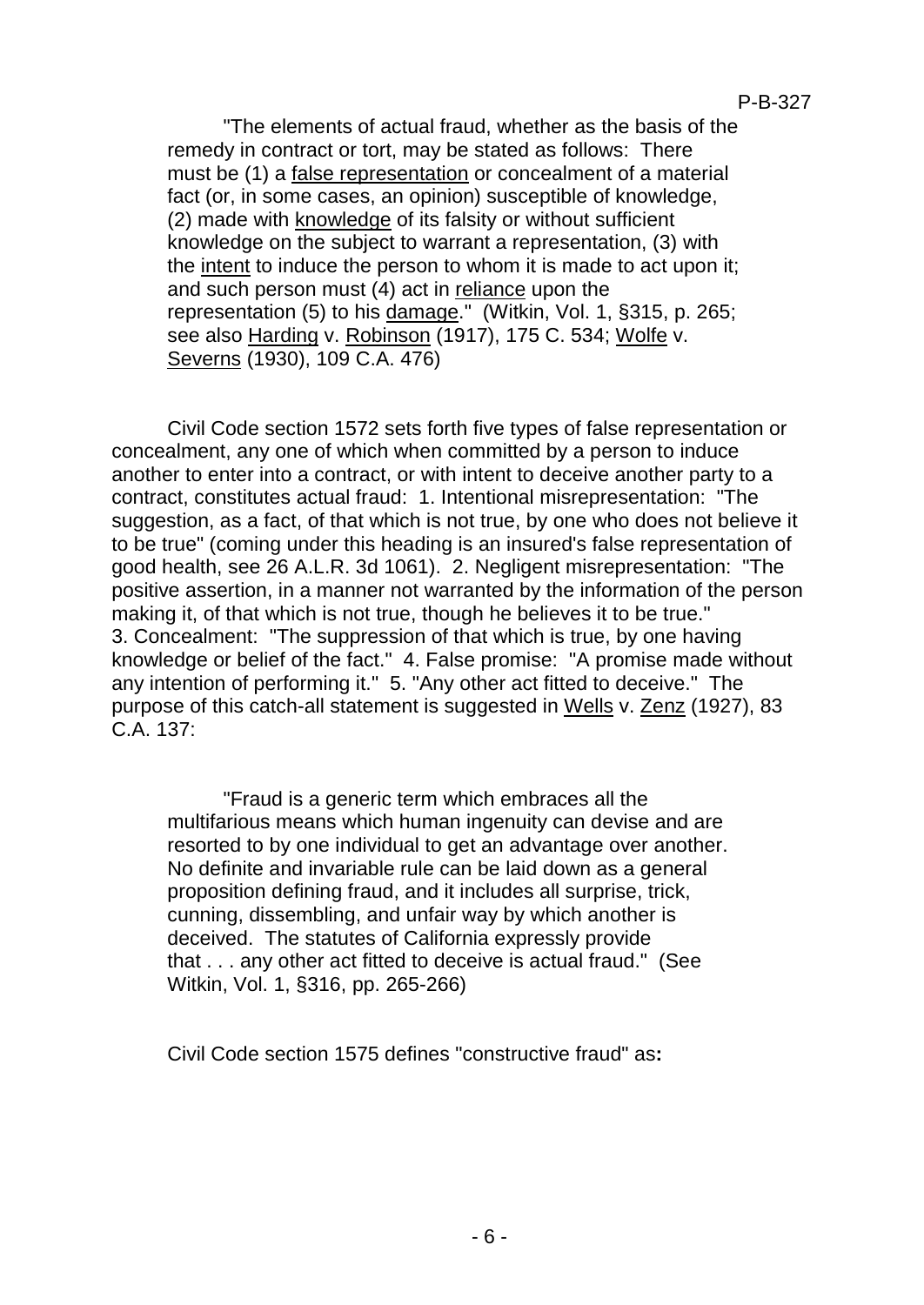(a) "any breach of duty which, without an actually fraudulent intent, gains an advantage to the person in fault, or anyone claiming under him, by misleading another to his prejudice, or to the prejudice of any one claiming under him"; (b) "any such act or omission as the law specially declares to be fraudulent, without respect to actual fraud." (Underscoring added)

As the court said in Estate of Arbuckle (1950), 98 C.A. 2d 562:

"Fraud assumes so many shapes that courts and authors have even been cautious in attempting to define it. . . . In its generic sense, constructive fraud comprises all acts, omissions and concealments involving a breach of legal or equitable duty, trust, or confidence, and resulting in damage to another. . . . Constructive fraud exists in cases in which conduct, although not actually fraudulent, ought to be treated - that is, in which such conduct is a constructive or quasi fraud, having all the actual consequences and all the legal effects of actual fraud." (Witkin, Vol. 1, §319, pp. 268-269)

From the facts of record in the instant case, it appears that the claimant committed both an intentional misrepresentation (the assertion in his resume that his physical condition was "excellent") and a concealment (failure to disclose on his application for employment that he was at that time disabled and unable to work) of material facts. Thus, we seem to have a situation in which the employer was induced to enter into a contract of employment with the claimant as the result of acts of the claimant constituting "actual fraud" within the definition set forth in Civil Code section 1572, subdivisions 1 and 3.

In this respect, the majority decision herein demonstrates an unfamiliarity with California law when the majority state at the bottom of page three:

"In response to the employer's contention that the claimant's employment resulted from his misrepresentation, we find that the claimant made no misrepresentation. He merely failed to inform the employer of his emotional condition."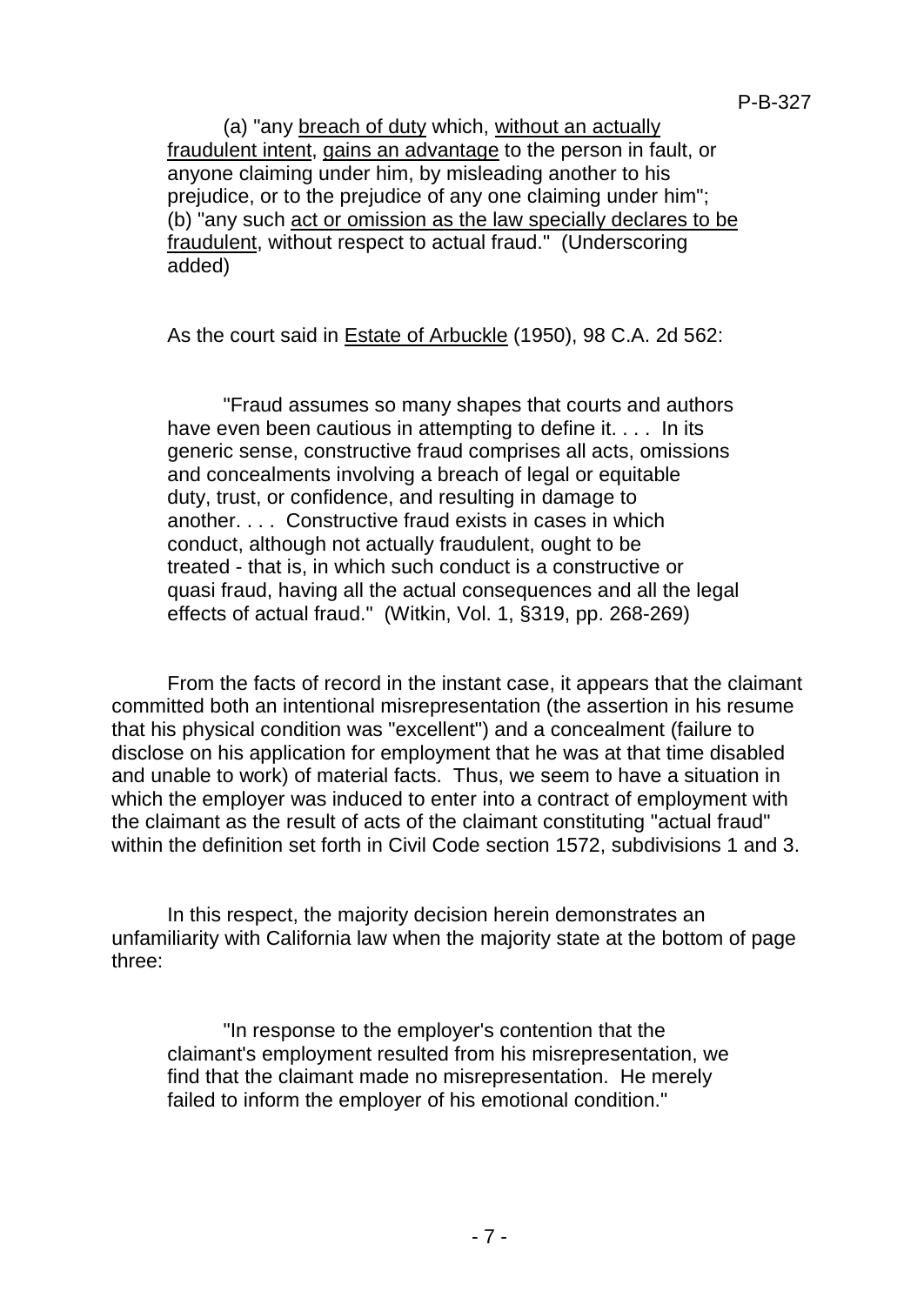Not only does that majority statement ignore the undisputed fact that the claimant also made in his resume to the employer the declaration that his physical condition was "excellent," but it clashes with subdivision 3 of Civil Code section 1572, set forth above: "The suppression of that which is true, by one having knowledge or belief of the fact." (Emphasis added) These statutory provisions have been reiterated by the California courts:

P-B-327

"The suppression of that which is true, by one having knowledge or belief of the fact, to deceive another, or to induce him to enter into a contract, constitutes actual fraud." Scofield v. State Bar of California (1965), 62 C. 2d 624 at 628; Barder v. McClung (1949), 93 C.A. 2d 692 at 697.

". . . The fact represented or suppressed, as the case may be, is deemed material if it relates to a matter of substance and directly affects the purpose of the party deceived in entering into a contract. Schaub v. Schaub (1945), 71 Cal. App. 2d 467."

"False representations, the wilful suppression of material facts, and the making of a promise without any intention of performing it, if committed by a party to a contract with intent to deceive another party thereto, or to induce him to enter into the contract, constitute fraud." Thomas v. Hawkins (1950), 96 C.A. 2d 377 at 379.

"A single material misstatement knowingly made with intent to influence another to contract will, if relied on by the other, afford as complete ground for relief as if accompanied by a multitude of other false representations." Del Vecchio v. Savelli (1909), 10 C.A. 79.

We do not deem it necessary to discuss exhaustively the remedies available under California law; suffice to say that the courts will do justice in favor of the party against whom fraud was employed (within the meaning of section 1572 or 1573 of the Civil Code) to induce him to enter into the contract. By the same token, the courts will not assist the party who has perpetrated the fraud to induce another into a contractual relationship. Civil Code section 3391 denies specific performance of a contract when sought by the party who uses "misrepresentation, concealment, circumvention, or unfair practices." And, Civil Code section 3517 sets forth the irrefutable maxim of jurisprudence that: